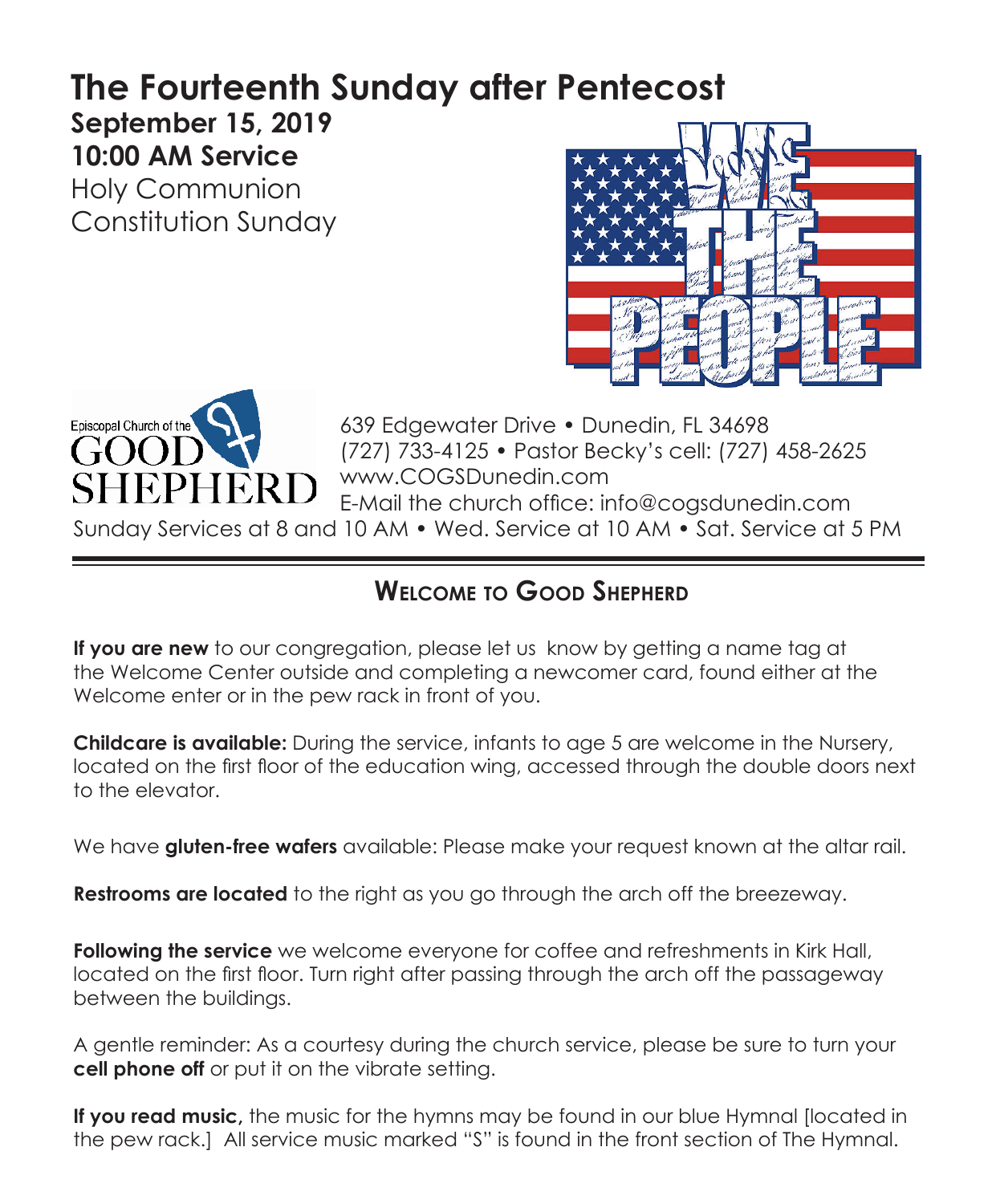## **Gathering for Worship**

Page 2

## **Prelude** *Aria* G. Hancock

*[During the Prelude, please prepare for worship by observing attentive silence.]*

Symbols in the Bulletin: **P** Priest, **D** Deacon, **G** Congregation, L Leader, **M** Everyone.

**Gathering Hymn** *God of Our Fathers* 718, vs. 1–3

*[Please stand when the chimes sound.]*

C *God of our fathers, whose almighty hand leads forth in beauty all the starry band of shining worlds in splendor through the skies, our grateful songs before thy throne arise.*

*Thy love divine hath led us in the past, in this free land by thee our lot is cast; be thou our ruler, guardian, guide, and stay thy word our law, thy paths our chosen way.*

*From war's alarms, from deadly pestilence, be thy strong arm our ever sure defense; thy true religion in our hearts increase, thy bounteous goodness nourish us in peace.*

**Welcome, Announcements and Mission Moment** *[Please be seated.]*

### **Acclamation**

*[Please stand.]*

- P Blessed be God: Father, Son, and Holy Spirit.
- C **And blessed be his kingdom, now and for ever. Amen.**

## **Collect for Purity**

- P Let us pray together…
- C **Almighty God, to you all hearts are open, all desires known, and from you no secrets are hid: Cleanse the thoughts of our hearts by the inspiration of your Holy Spirit, that we may perfectly love you, and worthily magnify your holy Name; through Christ our Lord. Amen.**

**Hymn of Praise** *Rejoice, Ye Pure in Heart* 556, vs. 1,2,4

a *Rejoice, ye pure in heart! Rejoice, give thanks, and sing! Your glorious banner wave on high, the cross of Christ your King.*

**Refrain Rejoice, rejoice, rejoice, give thanks, and sing.** 

*With all the angel choirs, with all the saints of earth, pour out the strains of joy and bliss, true rapture, noblest mirth.* Refrain

*Yes, on through life's long path, still chanting as ye go,* from youth to age, by night and day, in gladness and in woe. Refrain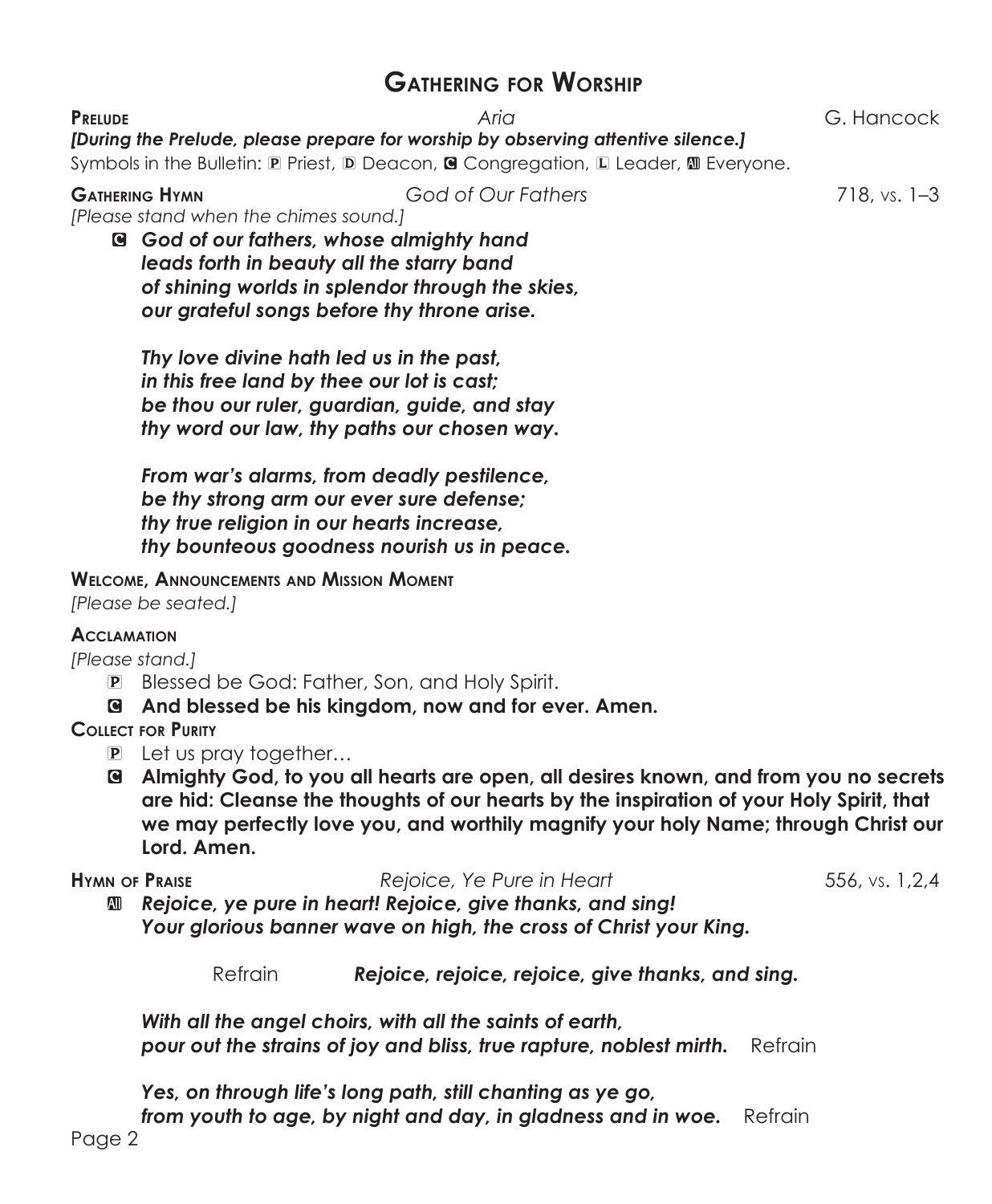## **Collect of the Day**

- P The Lord be with you.
- C **And also with you.**
- P Let us pray… Almighty God, who created us in your own image: Grant us grace fearlessly to contend against evil and to make no peae with oppression; and, that we may reverently use our freedom, help us to employ it in the maintenance of justice in our communities and among the nations, to the glory of your holy Name; through Jesus Christ our Lord, who lives and reigns with you and the Holy Spirit, one God, now and for ever.
- C **Amen.**

## **WORD OF GOD**

**The Readings:** Sirach 10:12–18 • Psalm 112 • 1 Timothy 2:1–7 • Luke 14:1, 7–14 *[Please be seated.]*

The First Reading:

L *The First Reading is taken from Sirach, chapter 10…*

 Human arrogance begins when people rebel against the Lord, and their hearts rebel against the one who made them. The beginning of arrogance is sin, and those who cling to it will pour out blasphemy. For this reason the Lord brings calamities upon them, and he ruins them completely. The Lord destroyed the thrones of rulers, and he raised up the gentle in their place. The Lord plucked up the roots of nations, and he planted the humble in their place. The Lord ruined the lands of the nations, and he leveled them to their very foundations. He removed some people and destroyed them, and he erased their memory from the earth. Humans were not created to be arrogant, nor were those born of women made to indulge in anger.

- L The Word of the Lord.
- C **Thanks be to God.**

Metrical Psalm 112: [Tune: *In Christ There Is No East*]

*Hallelujah! How blest are they Whose joy is God's command; Their children always will be blessed And mighty in the land.*

*Riches and wealth will bless their homes, Their justice will endure, And they are merciful; light shines In darkness for the pure.*

*In justice do they rule their lives, And freely do they lend; Unshaken they, their memory Is treasured without end.*

*The righteous spread their gifts abroad, Give freely to the poor; With honor will their heads be raised; Their justice will endure.*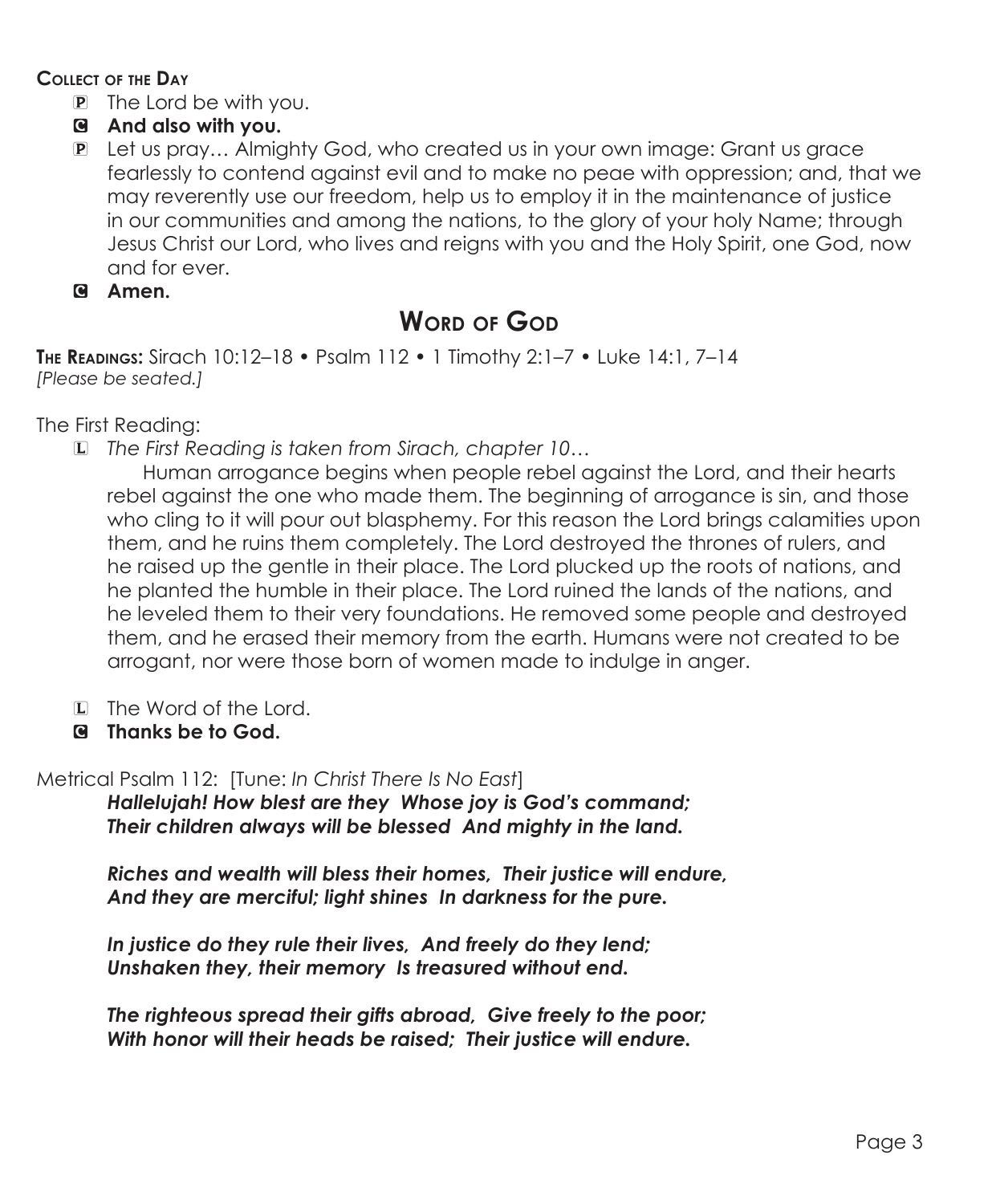The Second Reading:

L *The Second Reading is taken from 1 Timothy, chapter 2…*

 First of all, then, I ask that requests, prayers, petitions, and thanksgiving be made for all people. Pray for kings and everyone who is in authority so that we can live a quiet and peaceful life in complete godliness and dignity. This is right and it pleases God our savior, who wants all people to be saved and to come to a knowledge of the truth. There is one God and one mediator between God and humanity, the human Christ Jesus, who gave himself as a payment to set all people free. This was a testimony that was given at the right time. I was appointed to be a preacher and apostle of this testimony—I'm telling the truth and I'm not lying! I'm a teacher of the Gentiles in faith and truth.

- L The Word of the Lord.
- C **Thanks be to God.**

**Acclamation** *O Christ, the Word Incarnate* 632, vs. 1,2

*[Please stand.]*

a *O Christ, the Word Incarnate, O Wisdom from on high, O Truth, unchanged, unchanging, O Light of our dark sky; we praise thee for the radiance that from the scripture's page, a lantern to our footsteps, shines on from age to age.*

*The Church from our dear Master received the word divine, and still that light is lifted o'er all the earth to shine. It is the chart and compass that o'er life's surging sea, mid mists and rocks and quicksands, still guides, O Christ, to thee.*

The Gospel:

- D The Holy Gospel of our Lord Jesus Christ according to Luke.
- C **Glory to you, Lord Christ.**
- D One Sabbath, when Jesus went to eat in the house of a prominent Pharisee, he was being carefully watched. When he noticed how the guests picked the places of honor at the table, he told them this parable: "When someone invites you to a wedding feast, do not take the place of honor, for a person more distinguished than you may have been invited. If so, the host who invited both of you will come and say to you, 'Give this person your seat.' Then, humiliated, you will have to take the least important place. But when you are invited, take the lowest place, so that when your host comes, he will say to you, 'Friend, move up to a better place.' Then you will be honored in the presence of all the other guests. For all those who exalt themselves will be humbled, and those who humble themselves will be exalted."

Then Jesus said to his host, "When you give a luncheon or dinner, do not invite your friends, your brothers or sisters, your relatives, or your rich neighbors; if you do, they may invite you back and so you will be repaid. But when you give a banquet, invite the poor, the crippled, the lame, the blind, and you will be blessed. Although they cannot repay you, you will be repaid at the resurrection of the righteous."

D The Gospel of the Lord.

# Page 4 C **Praise to you, Lord Christ.**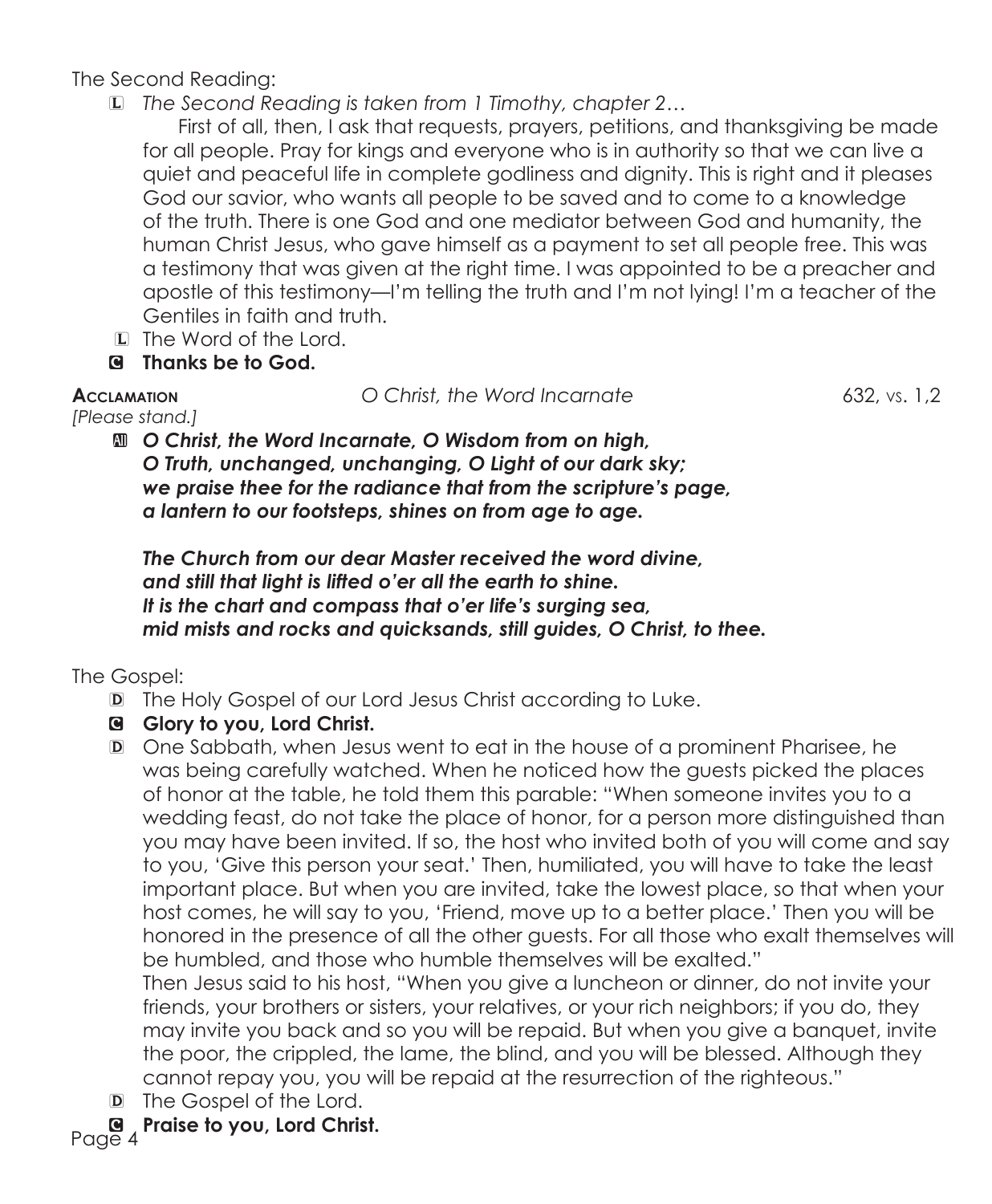**SERMON** Cindy Roehl *[Please be seated.]*

**Sermon Hymn** *God of Freedom, God of Justice*

*[Please stand.]* 

 $\mathbf{M}$  **God of freedom, God of justice, you whose love is strong as death,** *you who saw the dark of prison, you who knew the price of faith touch our world of sad oppression with your Spirit's healing breath.*

*Rid the earth of torture's terror, you whose hands were nailed to wood, hear the cries of pain and protest, you who shed the tears and blood move in us the power of pity restless for the common good.*

*Make in us a captive conscience quick to hear, to act, to plead; make us truly sisters, brothers of whatever race or creed teach us to be fully human, open to each other's need.*

> *Author: Shirley Erena Murray Tune: Regents Square H 93*

## **The Nicene Creed**

a **We believe in one God, the Father, the Almighty, maker of heaven and earth, of all that is, seen and unseen.**

 **We believe in one Lord, Jesus Christ, the only Son of God, eternally begotten of the Father, God from God, Light from Light, true God from true God, begotten, not made, of one Being with the Father. Through him all things were made. For us and for our salvation he came down from heaven: by the power of the Holy Spirit he became incarnate from the Virgin Mary, and was made man. For our sake he was crucified under Pontius Pilate; he suffered death and was buried. On the third day he rose again in accordance with the Scriptures; he ascended into heaven and is seated at the right hand of the Father. He will come again in glory to judge the living and the dead, and his kingdom will have no end.**

 **We believe in the Holy Spirit, the Lord, the giver of life, who proceeds from the Father and the Son. With the Father and the Son he is worshiped and glorified. He has spoken through the Prophets. We believe in one holy catholic and apostolic Church. We acknowledge one baptism for the forgiveness of sins. We look for the resurrection of the dead, and the life of the world to come. Amen.**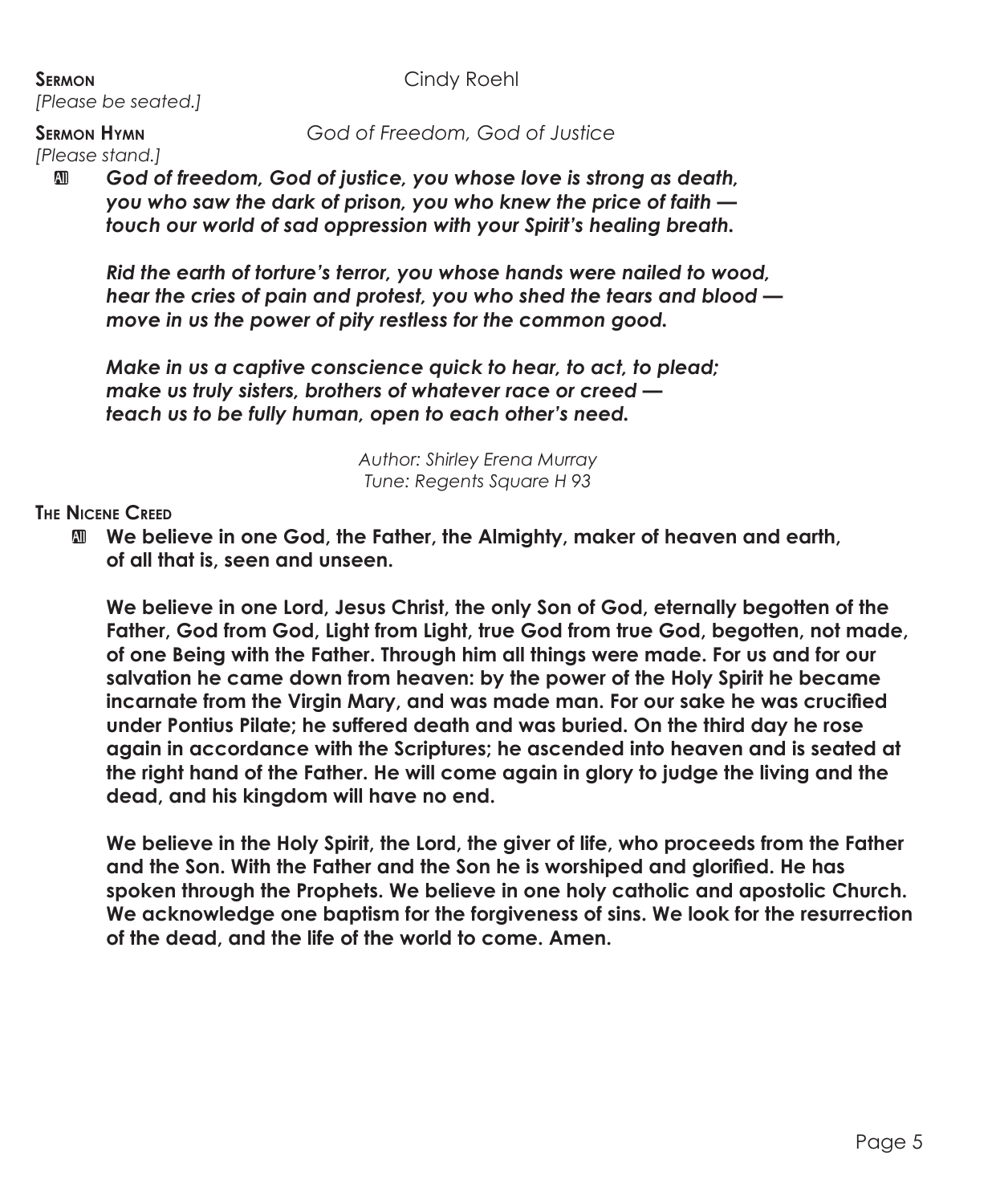## **Prayers of the People**

*[Please stand, kneel, or sit, as you choose.]*

- D God of heaven and earth, through Jesus Christ you promise to hear us when we pray to you in faith with thanksgiving.
- L We pray for one another, for our families and friends, through whom we learn to love and to be loved. Thank you for all who care for us.
- C **Give us grace to serve the Lord by serving our neighbors and our community, loving others as Jesus Christ loves us.**
- L We thank you for the unfailing love you hold out to everyone in Jesus Christ. Comfort and heal those in sorrow, need, sickness or any other trouble *[especially for . . .add names from notebook]* and those we now name aloud or in our hearts. [*Leave time.......*] Give them courage and hope in their distress.
- C **Bless those who minister to them, and help us be the answers to the prayers of those who cry out to you.**
- L We rejoice in the beauty and wonder of your creation, especially in the flowers given to us today which speak of your glory. You may name your blessing silently or aloud [*Leave time....]*. Help us and people everywhere to share with justice and peace the resources of the planet.
- C **Give wisdom to those in authority among us and to all leaders of the nations, so that your glory will cover the earth as the waters cover the sea.**
- L We pray for your Church throughout the world, thanking you for all who serve Christ and his kingdom. By your Spirit strengthen your people for their work and witness in the world.
- C **Unite us in your truth and love, that we who confess your name may also reflect your glory.**
- L We remember with thanksgiving all who have died in Christ [*especially for . . .add names from notebook*] and those we now name aloud or in our hearts. [*Leave time....*]. We rejoice at the faithful witness of your saints in every age.
- C **We pray that we may enter with them into the unending joy of your heavenly kingdom.**
- L Merciful God, you look with compassion on all who turn to you. Hear the prayers of your people.
- C **Those things, good Lord, that your servants have prayed for give us grace to work for; and in the purpose of your love answer our prayers and fulfil our hopes for Jesus' sake. Amen.**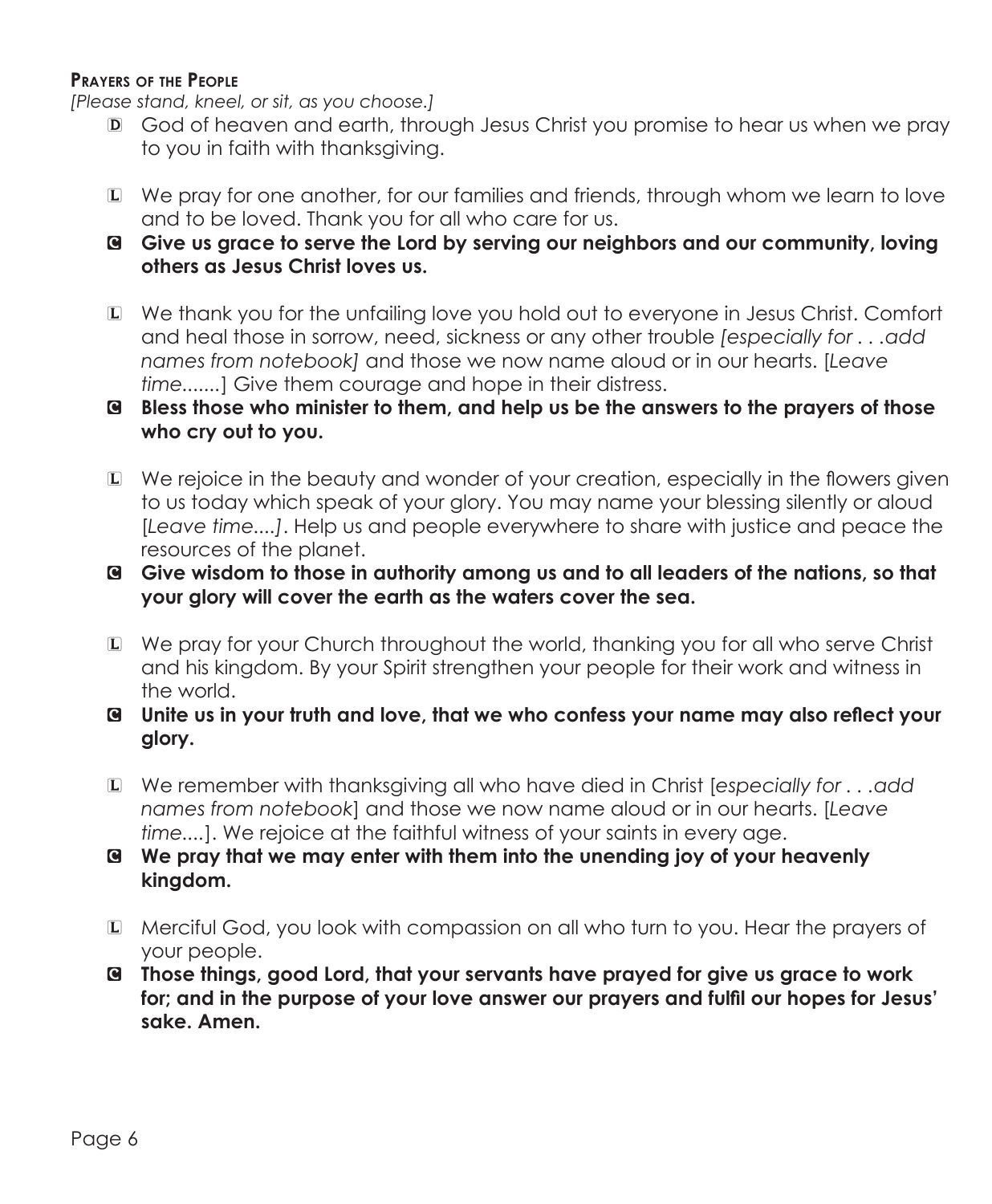## **Confession and Absolution**

*[Please stand or kneel, as you choose.]*

- D Let us confess our sins to God. *[Silence is kept.]* Merciful God.........
- C **we have sinned in what we have thought and said, in the wrong we have done and in the good we have not done. We have sinned in ignorance; we have sinned in weakness; we have sinned through our own deliberate fault. We are truly sorry. We repent and turn to you. Forgive us, for our Savior Christ's sake, and renew our lives to the glory of your name. Amen.**
- P Through the cross of Christ, God have mercy on you, pardon you and set you free. Know that you are forgiven and be at peace. God strengthen you in all goodness and keep you in life eternal.

C **Amen.**

## **Prayers and Blessings**

[Those celebrating birthdays, anniversaries or special occasions may receive an individual blessing.]

## **Children's Message**

## **The Greeting of Peace**

*[Please stand.]*

- P The peace of the Lord be always with you.
- C **And also with you.** [*All may greet one another in the name of the Lord.*]

## **The Holy Communion**

## **Offertory Sentence**

D O Lord our God, you are worthy to receive glory and honor and power; because you have created all things, and by your will they were created and have their being. Bring your tithes, gifts and offerings with hearts full of thanksgiving.

**Offertory** *Be Thou My Vision* D. Johnson

*[Please be seated.]*

## **Presentation**

*[Please stand when the plates are given to the Deacon.]*

D We gladly present the fruits of our lives to the God who creates us, redeems us and sustains us. May we have the grace to use them to heal God's world.

**Presentation Hymn** *We Give Thee but Thine Own*

a *We give thee but thine own, whate'er the gift may be; all that we have is thine alone, a trust, O Lord, from thee.*

*May we thy bounties thus as stewards true receive, and gladly, as thou blessest us, to thee our first-fruits give.*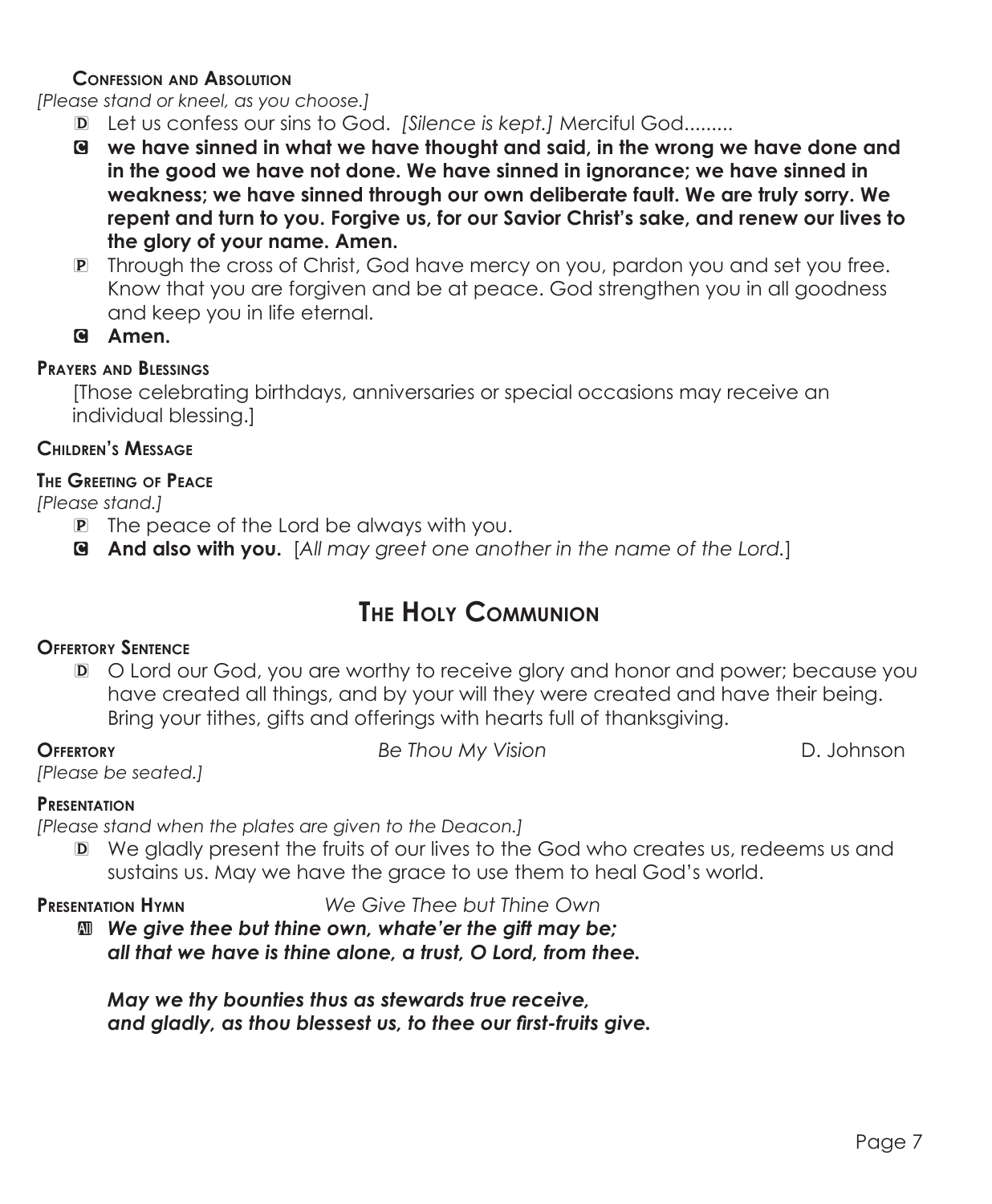**Eucharistic Prayer** [Eucharistic Prayer C, revised]

- P The Lord be with you.
- C **And also with you**.
- P Lift up your hearts.
- C **We lift them to the Lord**.
- P Let us give thanks to the Lord our God.
- C **It is right to give our thanks and praise.**
- P It is right to give you thanks and praise, O Lord, our God, sustainer of the universe, you are worthy of glory and praise.
- G Glory to you for ever and ever.
- P At your command all things came to be: the vast expanse of interstellar space, galaxies, suns, the planets in their courses, and this fragile earth, our island home; by your will they were created and have their being. From the primal elements you brought forth the human race, and blessed us with memory, reason, and skill; you made us the stewards of creation.

## C **Glory to you for ever and ever.**

P But still we turn against you, and betray your trust; and we turn against one another. Again and again you call us to return. Through the prophets and sages you reveal your righteous law. In the fullness of time you sent your Son, born of a woman, to be our Savior. He was wounded for our transgressions, and bruised for our iniquities. By his death he opened to us the way of freedom and peace.

## G Glory to you for ever and ever.

P Therefore we praise you, joining with the heavenly chorus, with prophets, apostles, and martyrs, and with those in every generation who have looked to you in hope, to proclaim with them your glory, in their unending hymn:

**Sanctus** *Holy, Holy, Holy Lord* S130 *Holy, holy, holy Lord, God of power and might, Holy, holy, holy Lord, God of power and might, heaven and earth are full, full of your glory. Hosanna in the highest. Hosanna in the highest. Blessed is he who comes in the name of the Lord. Hosanna in the highest. Hosanna in the highest.*

*[Please stand or kneel, as you choose.]*

P Blessed are you, Lord our God, for sending us Jesus, the Christ, who on the night he was handed over to suffering and death, took bread, said the blessing, broke the bread, gave it to his friends, and said, "Take this, and eat it: this is my body which is given for you. Do this for the remembrance of me."

 In the same way, after supper, he took the cup of wine; he gave you thanks, and said, "Drink this, all of you: this is my blood of the new covenant, which is shed for you and for many for the forgiveness of sins. Whenever you drink it, do this for the remembrance of me."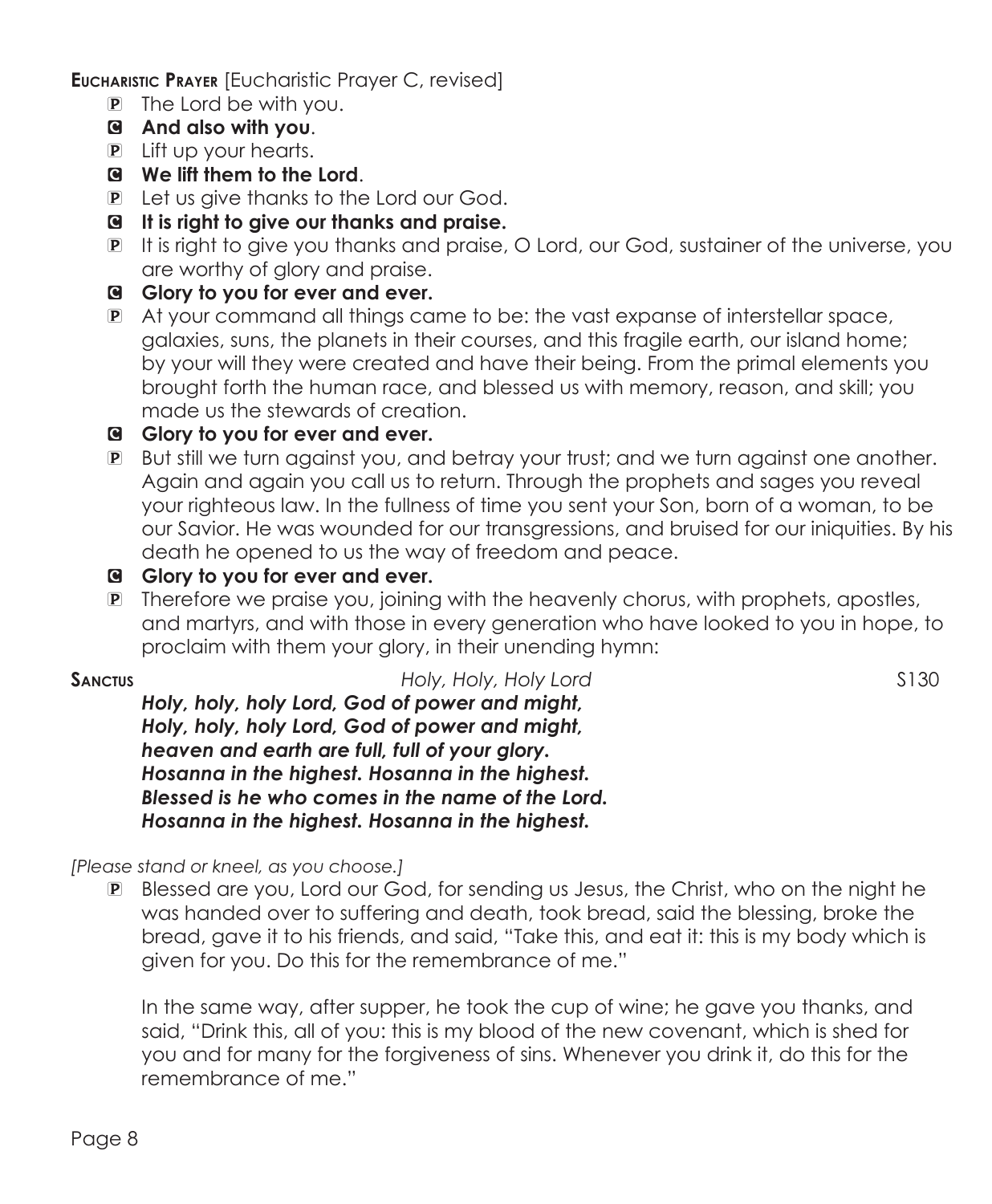C **Gracious God, we recall the death of your Son Jesus Christ, we proclaim his resurrection and ascension, and we look with expectation for his coming as Lord of all the nations. We who have been redeemed by him, and made a new people by water and the Spirit, now bring you these gifts. Send your Holy Spirit upon us and upon this offering of your Church, that we who eat and drink at this holy table may share the divine life of Christ our Lord.**

 **Pour out your Spirit upon the whole earth and make it your new creation. Gather your Church together from the ends of the earth into your kingdom, where peace and justice are revealed, that we, with all your people, of every language, race, and nation, may share the banquet you have promised;**

P Through Christ, with Christ, and in Christ, all honor and glory are yours, creator of all.



**The Lord's Prayer**

- P And now as our Savior Christ has taught us, we are bold to say,
- a **Our Father, who art in heaven, hallowed be thy Name, thy kingdom come, thy will be done, on earth as it is in heaven. Give us this day our daily bread. And forgive us our trespasses, as we forgive those who trespass against us. And lead us not into temptation, but deliver us from evil. For thine is the kingdom, and the power, and the glory, for ever and ever. Amen.**

**The Breaking of the Bread**

- P Creator of all, you gave us golden fields of wheat, whose many grains were gathered and made into this one Bread.
- C **So may your Church be gathered from the ends of the earth into your kingdom.**
- P The Gifts of God for the People of God. Take them in remembrance that Christ died for you, and feed on him in your hearts by faith, with thanksgiving.

*[You may be seated. All are welcome at the Lord's Table. Please follow the directions of the usher, who*  will let you know when it's your turn to go to the altar rail. You may stand or kneel. To receive, hold your *hands in front of you, one palm over the other. The priest will place a wafer there. You may either consume it immediately, and then sip from the cup of wine when it comes to you, or, you may wait and dip the wafer into the wine. When you are finished, please return to your seat by the side aisle.]*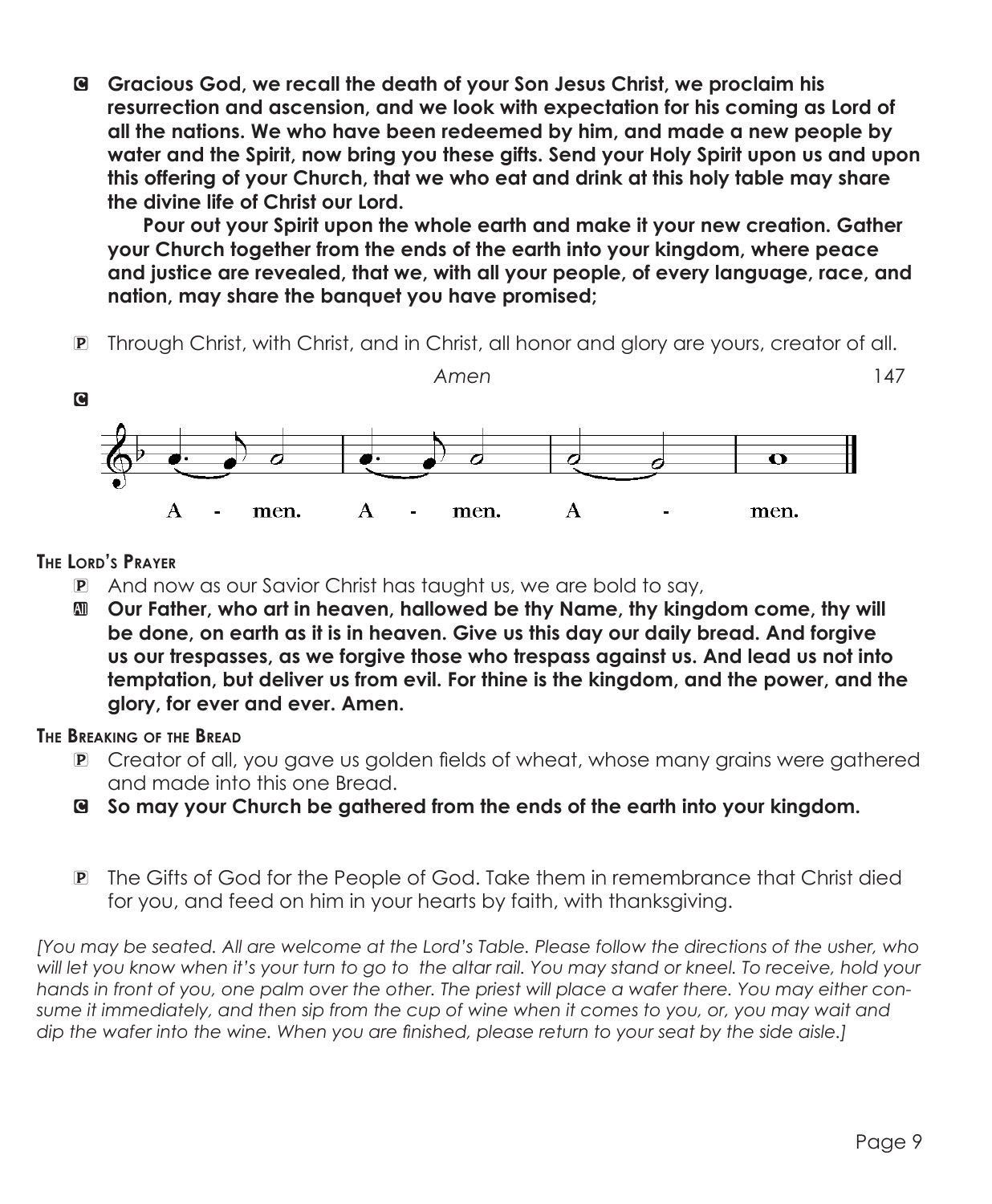**Our Prayer Team will be in the south narthex (at the back of the church) during Holy Communion to pray with you for healing, guidance, a loved one, or anything else on your heart.** 

### **Choir Hymn**

*[Please remain seated.]*

**Chant** *Come, My Way, My Truth, My Life* 487 *[Please repeat this chant until the musician stops playing the tune.]*

*Come, my Way, my Truth, my Life: such a way as gives us breath; such a truth as ends all strife; such a life as killeth death.*

*Come, my Light, my Feast, my Strength: such a light as shows a feast; such a feast as mends in length; such a strength as makes his guest.*

*Come, my Joy, my Love, my Heart: such a joy as none can move; such a love as none can part; such a heart as joys in love.*

## **Post Communion Prayer**

*[Please stand or kneel, as you choose.]*

- P Let us pray…
- C **Father of all, we give you thanks and praise, that when we were still far off you met us in your Son and brought us home. Dying and living, he declared your love, gave us grace and opened the gate of glory. May we who share Christ's body live his risen life; we who drink his cup bring life to others; we whom the Spirit lights give light to the world. Keep us firm in the hope you have set before us, so we and all your children shall be free, and the whole earth live to praise your name. Amen.**

## **The Blessing**

*[Please stand.]*

P Beloved, life is short, and we do not have much time to gladden the hearts of those who travel with us, so be quick to love and make haste to be kind. As you leave this place, the blessing of God the Father, God the Son, and God the Holy Spirit be upon you and remain with you, now and forever.

## C **Amen.**

**SENDING HYMN** *My Country, 'Tis of Thee* **717, vs. 1,2,4** *My country, 'tis of thee, sweet land of liberty, of thee I sing; land where my fathers died, land of the pilgrim's pride, from every mountainside let freedom ring.*

*My native country, thee, land of the noble free, thy name I love; I love thy rocks and rills, thy woods and templed hills; my heart with rapture thrills like that above.*

*Our fathers' God, to thee, author of liberty, to thee we sing; long may our land be bright with freedom's holy light; protect us by thy might, great God, our King.*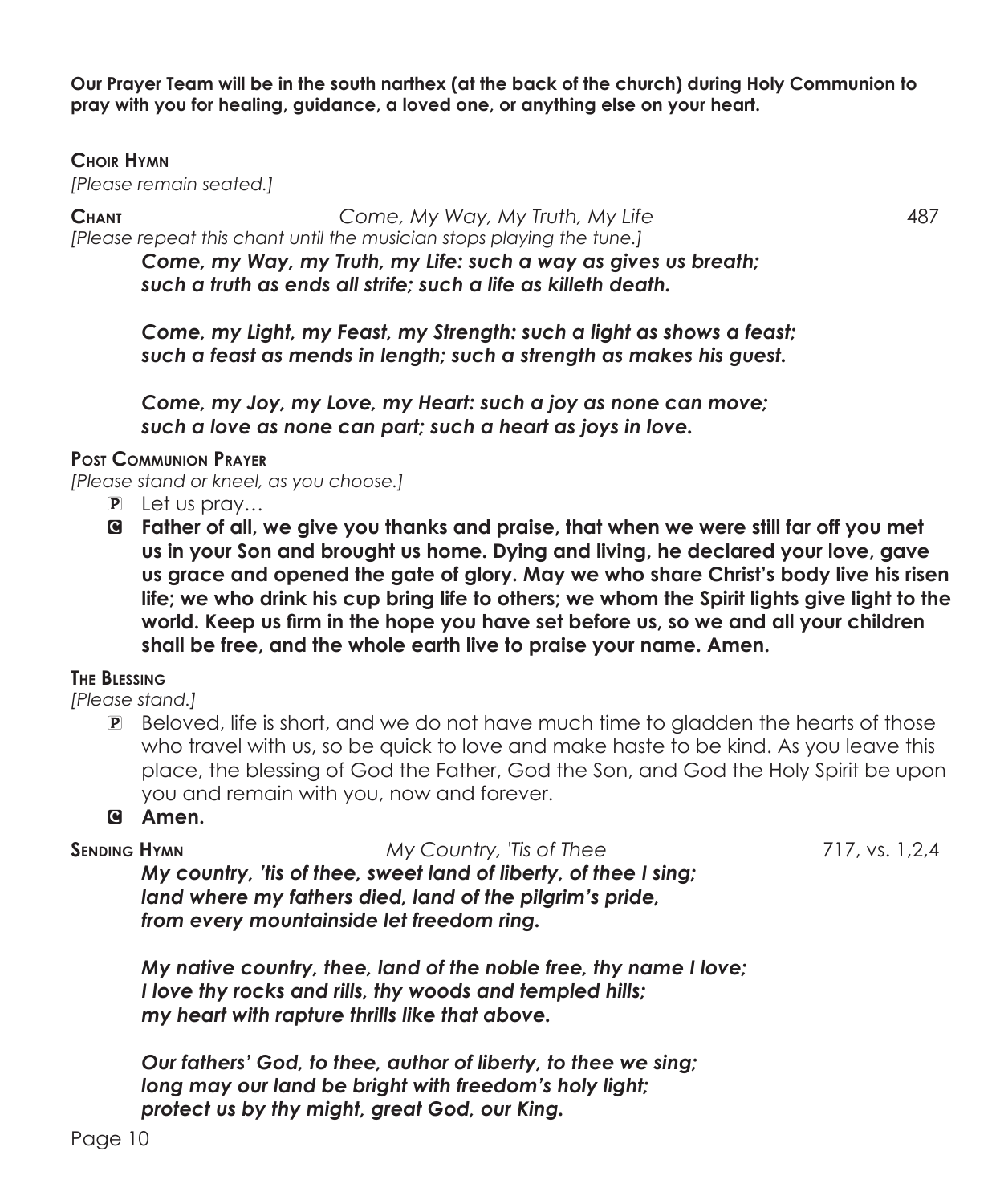### **The Dismissal**

P Go in peace to love and serve the Lord.

## C **Thanks be to God.**

**PostLUDE** *The Heavens Declare the Glory of God* B. Marcello

 *Scripture taken from the Common English Bible®, CEB® Copyright © 2010, 2011 by Common English Bible.™ Used by permission. All rights reserved worldwide.*

 *Selections of the liturgy are taken from The Hymnal 1982, © 1985 by The Church Pension Fund. All rights reserved. Reprinted under One License.net # A-711594*